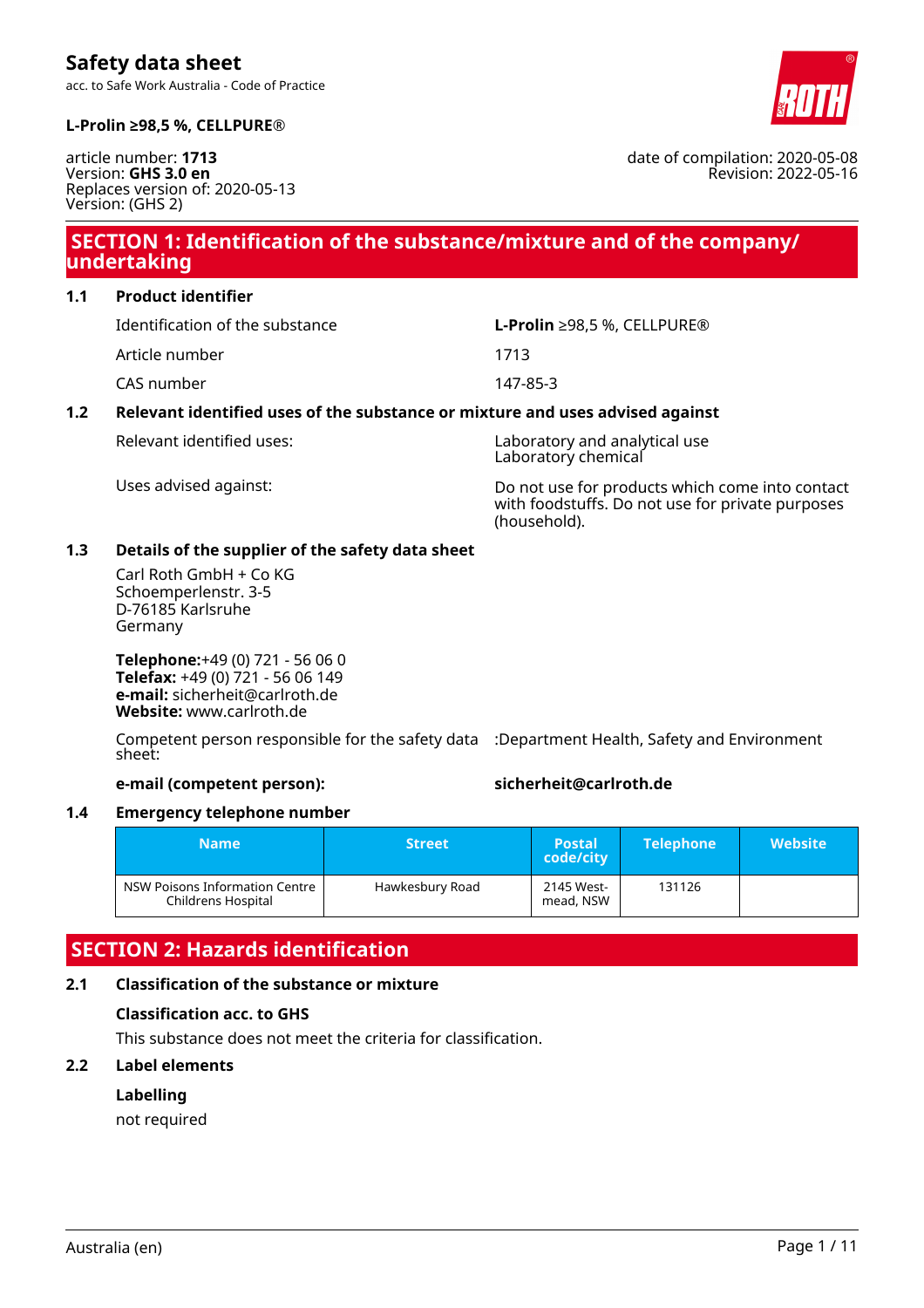acc. to Safe Work Australia - Code of Practice



#### **L-Prolin ≥98,5 %, CELLPURE®**

article number: **1713**

#### **2.3 Other hazards**

#### **Results of PBT and vPvB assessment**

According to the results of its assessment, this substance is not a PBT or a vPvB.

### **SECTION 3: Composition/information on ingredients**

#### **3.1 Substances**

| Name of substance | L-Proline               |
|-------------------|-------------------------|
| Molecular formula | $C_5H_9NO_2$            |
| Molar mass        | 115.1 $9/_{\text{mol}}$ |
| CAS No            | 147-85-3                |

### **SECTION 4: First aid measures**

#### **4.1 Description of first aid measures**



#### **General notes**

No special measures are necessary.

#### **Following inhalation**

Provide fresh air. In all cases of doubt, or when symptoms persist, seek medical advice.

#### **Following skin contact**

Rinse skin with water/shower.

#### **Following eye contact**

Rinse cautiously with water for several minutes. In all cases of doubt, or when symptoms persist, seek medical advice.

#### **Following ingestion**

Rinse mouth. Call a doctor if you feel unwell.

- **4.2 Most important symptoms and effects, both acute and delayed** Symptoms and effects are not known to date.
- **4.3 Indication of any immediate medical attention and special treatment needed** none

# **SECTION 5: Firefighting measures**

**5.1 Extinguishing media**



#### **Suitable extinguishing media**

co-ordinate firefighting measures to the fire surroundings water, foam, alcohol resistant foam, dry extinguishing powder, ABC-powder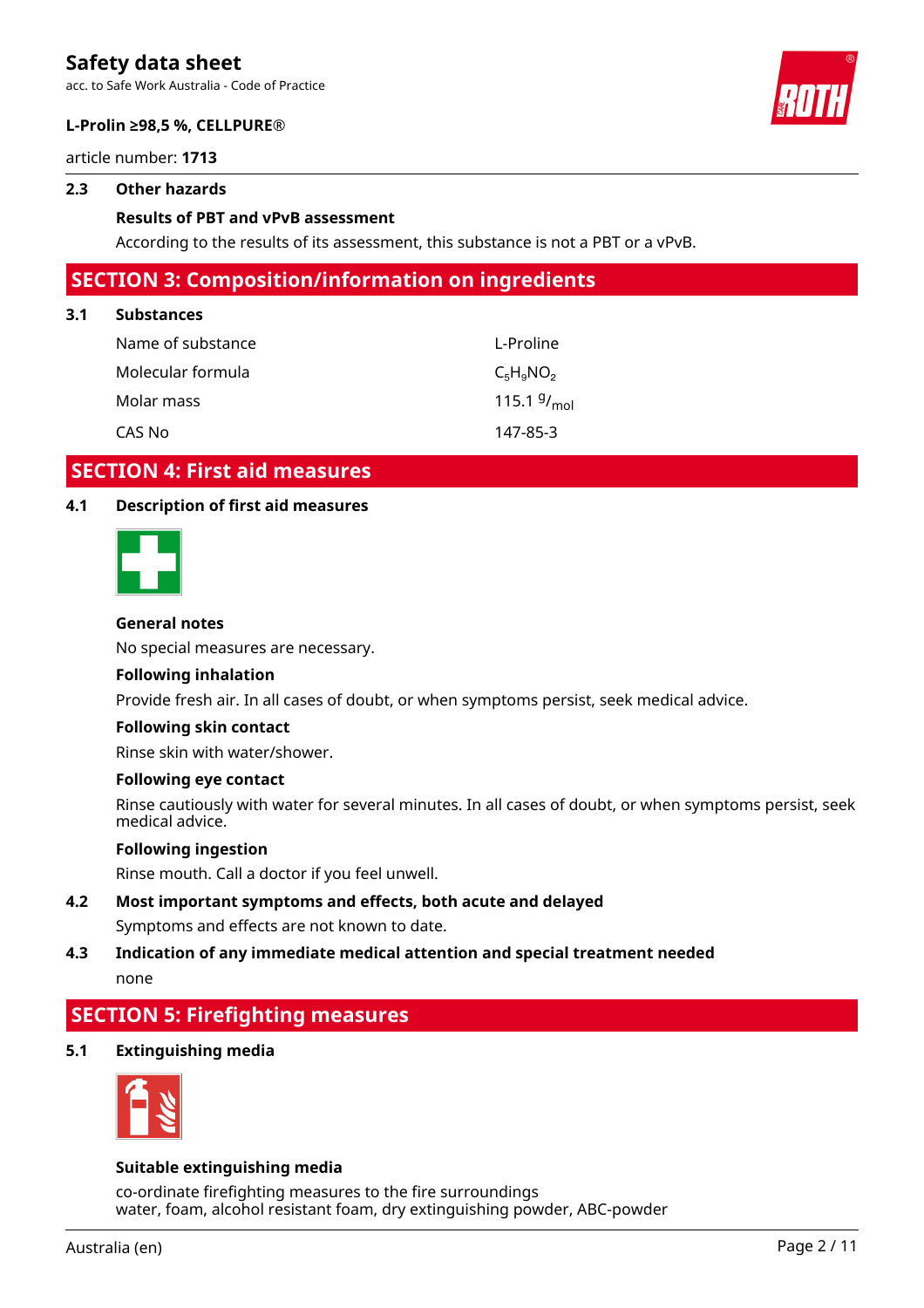acc. to Safe Work Australia - Code of Practice

#### **L-Prolin ≥98,5 %, CELLPURE®**

article number: **1713**

#### **Unsuitable extinguishing media**

water jet

#### **5.2 Special hazards arising from the substance or mixture**

Combustible.

#### **Hazardous combustion products**

In case of fire may be liberated: Nitrogen oxides (NOx), Carbon monoxide (CO), Carbon dioxide (CO₂)

#### **5.3 Advice for firefighters**

In case of fire and/or explosion do not breathe fumes. Fight fire with normal precautions from a reasonable distance. Wear self-contained breathing apparatus.

# **SECTION 6: Accidental release measures**

**6.1 Personal precautions, protective equipment and emergency procedures**



**For non-emergency personnel**

No special measures are necessary.

**6.2 Environmental precautions**

Keep away from drains, surface and ground water.

#### **6.3 Methods and material for containment and cleaning up**

#### **Advice on how to contain a spill**

Covering of drains. Take up mechanically.

#### **Advice on how to clean up a spill**

Take up mechanically.

#### **Other information relating to spills and releases**

Place in appropriate containers for disposal.

#### **6.4 Reference to other sections**

Hazardous combustion products: see section 5. Personal protective equipment: see section 8. Incompatible materials: see section 10. Disposal considerations: see section 13.

### **SECTION 7: Handling and storage**

### **7.1 Precautions for safe handling**

No special measures are necessary.

### **Advice on general occupational hygiene**

Keep away from food, drink and animal feedingstuffs.

### **7.2 Conditions for safe storage, including any incompatibilities**

Store in a dry place.

### **Incompatible substances or mixtures**

Observe hints for combined storage.

### **Consideration of other advice:**

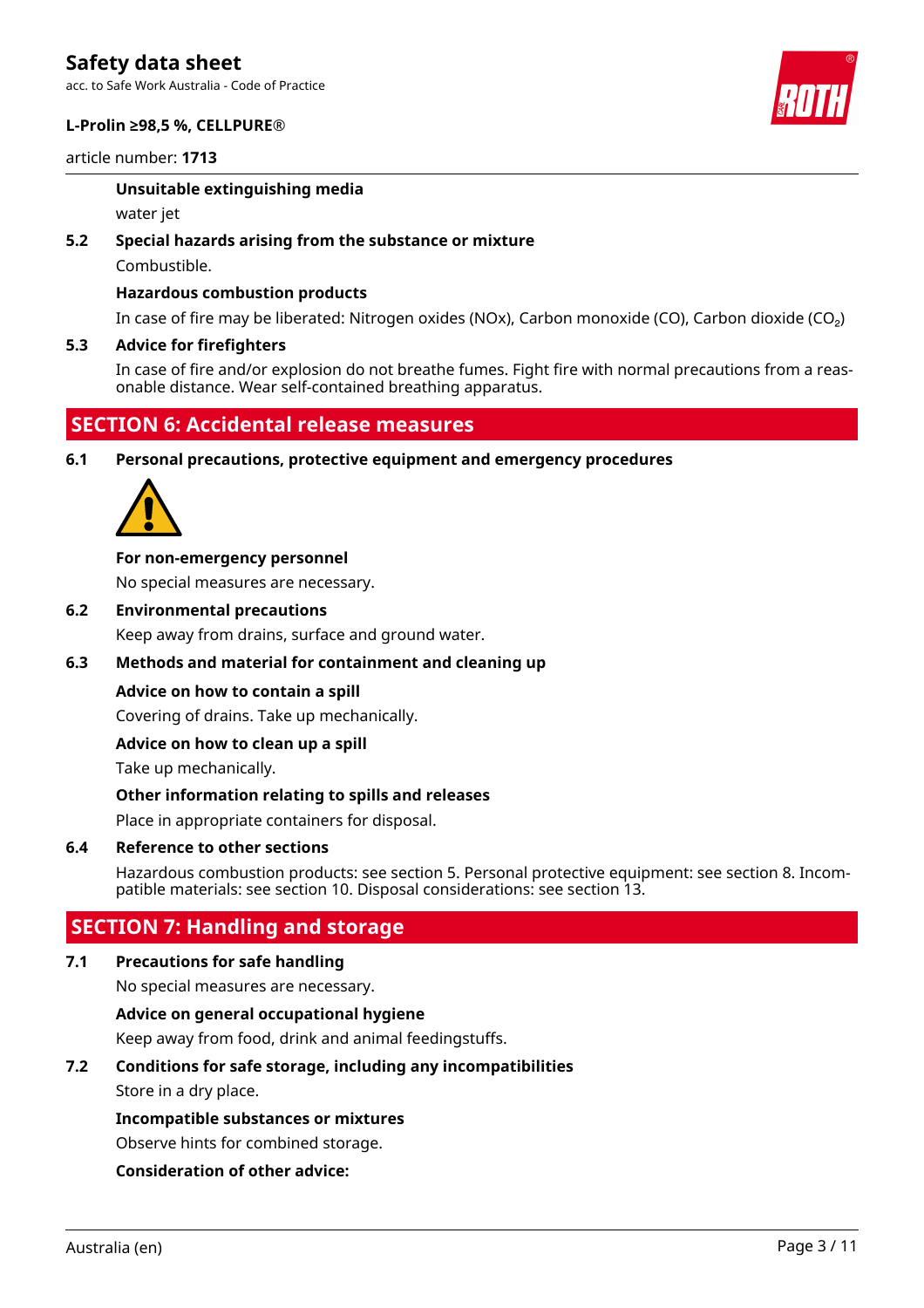acc. to Safe Work Australia - Code of Practice

#### **L-Prolin ≥98,5 %, CELLPURE®**

article number: **1713**

#### **Specific designs for storage rooms or vessels**

Recommended storage temperature: 15 – 25 °C

#### **7.3 Specific end use(s)**

No information available.

### **SECTION 8: Exposure controls/personal protection**

#### **8.1 Control parameters**

#### **National limit values**

#### **Occupational exposure limit values (Workplace Exposure Limits)**

This information is not available.

#### **Human health values**

#### **Relevant DNELs and other threshold levels**

| <b>Endpoint</b> | <b>Threshold</b><br><b>level</b> | <b>Protection goal,</b><br>route of exposure | Used in           | <b>Exposure time</b>       |
|-----------------|----------------------------------|----------------------------------------------|-------------------|----------------------------|
| <b>DNEL</b>     | $488.9$ mg/m <sup>3</sup>        | human, inhalatory                            | worker (industry) | chronic - systemic effects |
| <b>DNEL</b>     | 693.3 mg/kg<br>bw/day            | human, dermal                                | worker (industry) | chronic - systemic effects |

#### **Environmental values**

|               | Relevant PNECs and other threshold levels |                   |                                  |                              |  |
|---------------|-------------------------------------------|-------------------|----------------------------------|------------------------------|--|
| End-<br>point | <b>Threshold</b><br><b>level</b>          | <b>Organism</b>   | 'Environmental com-.<br>partment | <b>Exposure time</b>         |  |
| <b>PNEC</b>   | 50 $mg/1$                                 | aquatic organisms | sewage treatment plant<br>(STP)  | short-term (single instance) |  |

#### **8.2 Exposure controls**

#### **Individual protection measures (personal protective equipment)**

#### **Eye/face protection**



Use safety goggle with side protection.

#### **Skin protection**



#### **• hand protection**

Wear suitable gloves. Chemical protection gloves are suitable, which are tested according to EN 374.

#### **• type of material**

NBR (Nitrile rubber)

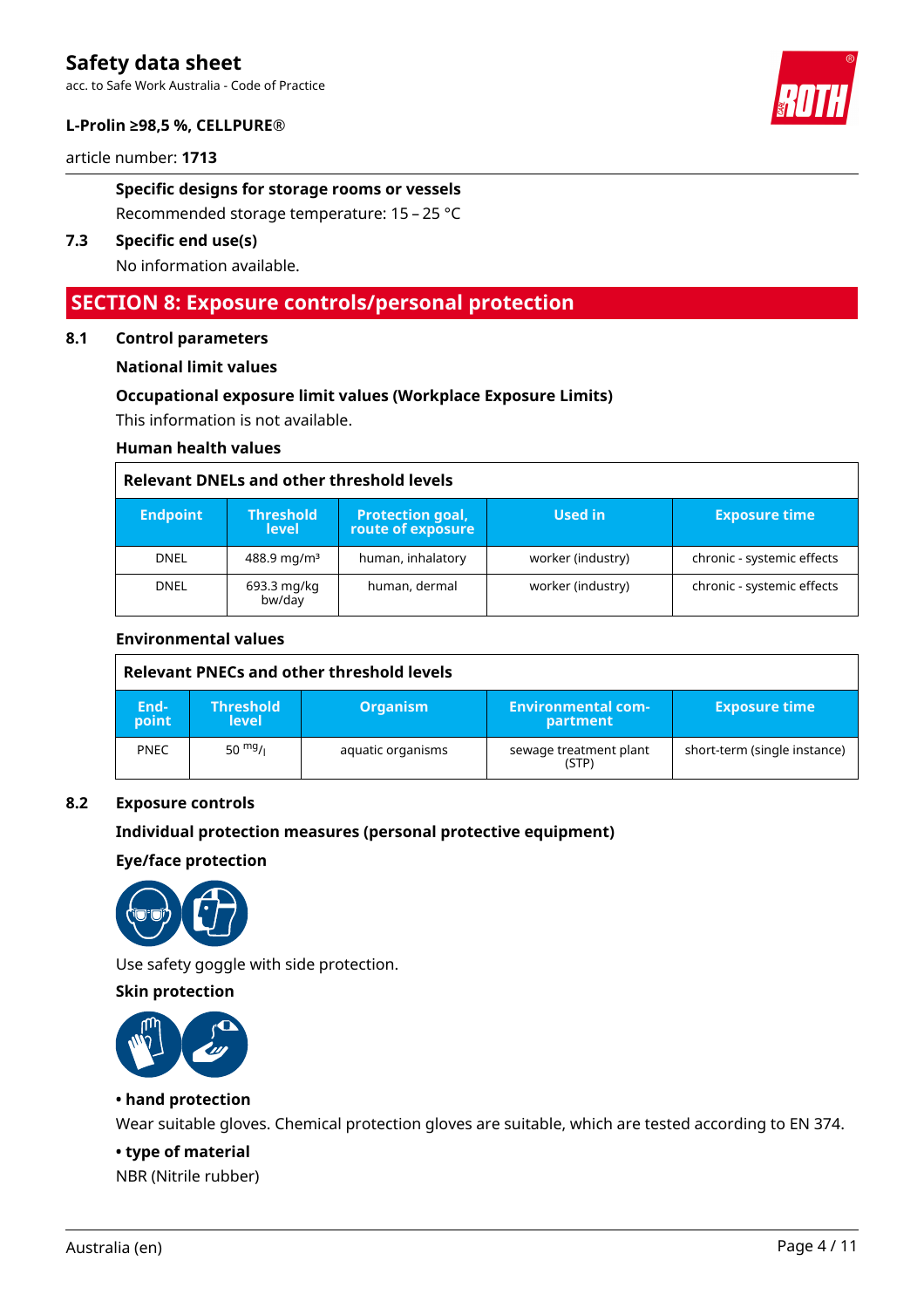acc. to Safe Work Australia - Code of Practice

#### **L-Prolin ≥98,5 %, CELLPURE®**

article number: **1713**

#### **• material thickness**

>0,11 mm

#### **• breakthrough times of the glove material**

>480 minutes (permeation: level 6)

#### **• other protection measures**

Take recovery periods for skin regeneration. Preventive skin protection (barrier creams/ointments) is recommended.

#### **Respiratory protection**



Respiratory protection necessary at: Dust formation. Particulate filter device (EN 143). P1 (filters at least 80 % of airborne particles, colour code: White).

#### **Environmental exposure controls**

Keep away from drains, surface and ground water.

# **SECTION 9: Physical and chemical properties**

#### **9.1 Information on basic physical and chemical properties**

| Physical state                                              | solid                                                        |
|-------------------------------------------------------------|--------------------------------------------------------------|
| Form                                                        | powder, crystalline                                          |
| Colour                                                      | white                                                        |
| Odour                                                       | odourless                                                    |
| Melting point/freezing point                                | 221 °C at 1,013 hPa (slow decomposition) (ECHA)              |
| Boiling point or initial boiling point and boiling<br>range | not determined                                               |
| Flammability                                                | this material is combustible, but will not ignite<br>readily |
| Lower and upper explosion limit                             | not determined                                               |
| Flash point                                                 | not applicable                                               |
| Auto-ignition temperature                                   | not determined                                               |
| Decomposition temperature                                   | $>220$ °C                                                    |
| pH (value)                                                  | 5 – 7 (in aqueous solution: 100 $9/1$ , 20 °C)               |
| Kinematic viscosity                                         | not relevant                                                 |
| Solubility(ies)                                             |                                                              |
| Water solubility                                            | ~1,500 $9/1$ at 20 °C                                        |
| Partition coefficient                                       |                                                              |
| Partition coefficient n-octanol/water (log value):          | -2.54 (pH value: 7, 20 °C) (ECHA)                            |

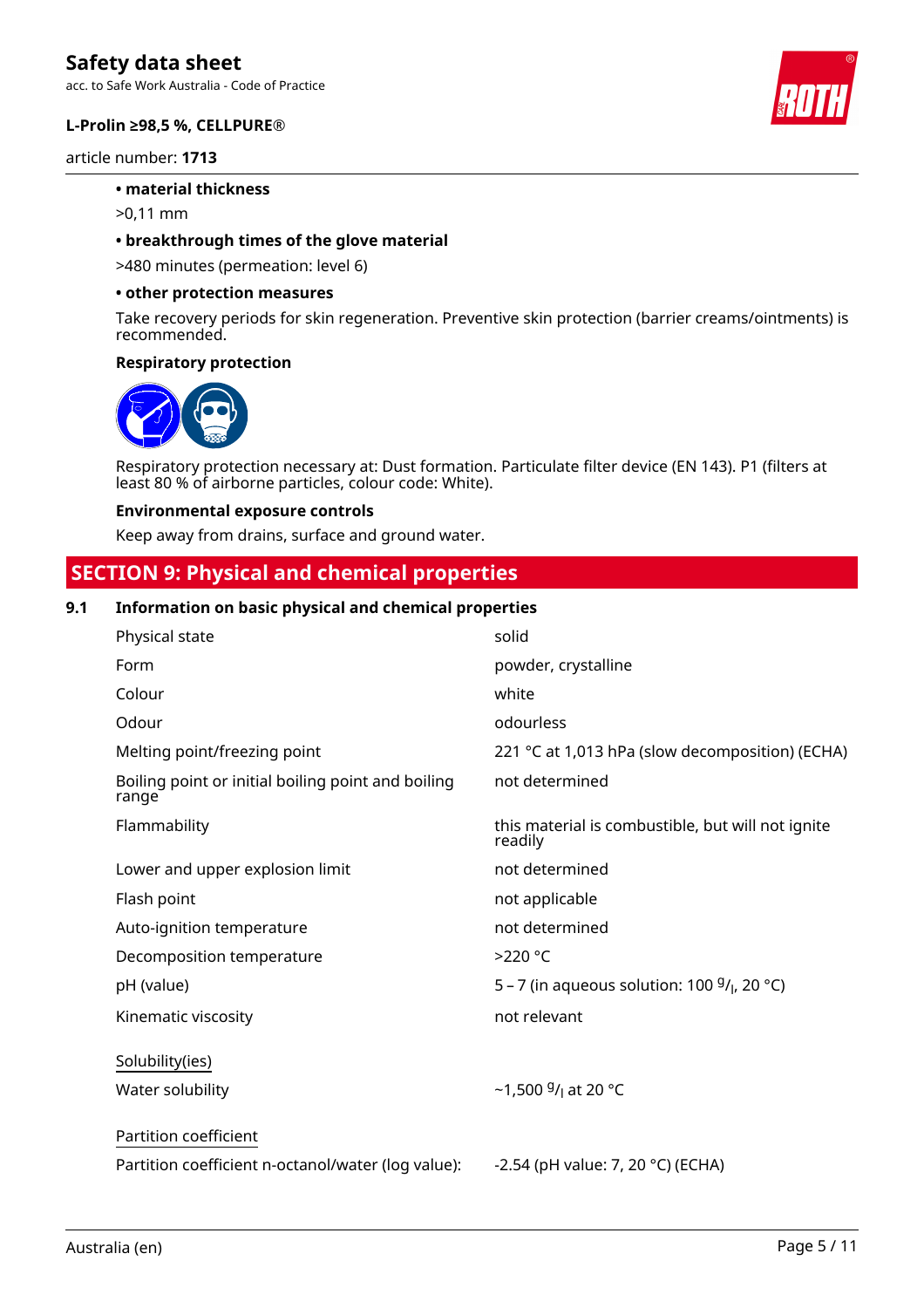acc. to Safe Work Australia - Code of Practice

#### **L-Prolin ≥98,5 %, CELLPURE®**

article number: **1713**



|     | Vapour pressure                                        | not determined                                                 |
|-----|--------------------------------------------------------|----------------------------------------------------------------|
|     | Density and/or relative density                        |                                                                |
|     | Density                                                | 1.37 $9/_{cm^3}$                                               |
|     | Relative vapour density                                | information on this property is not available                  |
|     | Particle characteristics                               | No data available.                                             |
|     | Other safety parameters                                |                                                                |
|     | Oxidising properties                                   | none                                                           |
| 9.2 | <b>Other information</b>                               |                                                                |
|     | Information with regard to physical hazard<br>classes: | hazard classes acc. to GHS<br>(physical hazards): not relevant |
|     | Other safety characteristics:                          | There is no additional information.                            |

# **SECTION 10: Stability and reactivity**

#### **10.1 Reactivity**

The product in the delivered form is not dust explosion capable; the enrichment of fine dust however leads to the danger of dust explosion.

#### **10.2 Chemical stability**

The material is stable under normal ambient and anticipated storage and handling conditions of temperature and pressure.

#### **10.3 Possibility of hazardous reactions**

**Violent reaction with:** strong oxidiser

#### **10.4 Conditions to avoid**

Keep away from heat. Decompostion takes place from temperatures above: >220 °C.

#### **10.5 Incompatible materials**

There is no additional information.

#### **10.6 Hazardous decomposition products**

Hazardous combustion products: see section 5.

# **SECTION 11: Toxicological information**

#### **11.1 Information on toxicological effects**

#### **Classification acc. to GHS**

This substance does not meet the criteria for classification.

#### **Acute toxicity**

Shall not be classified as acutely toxic.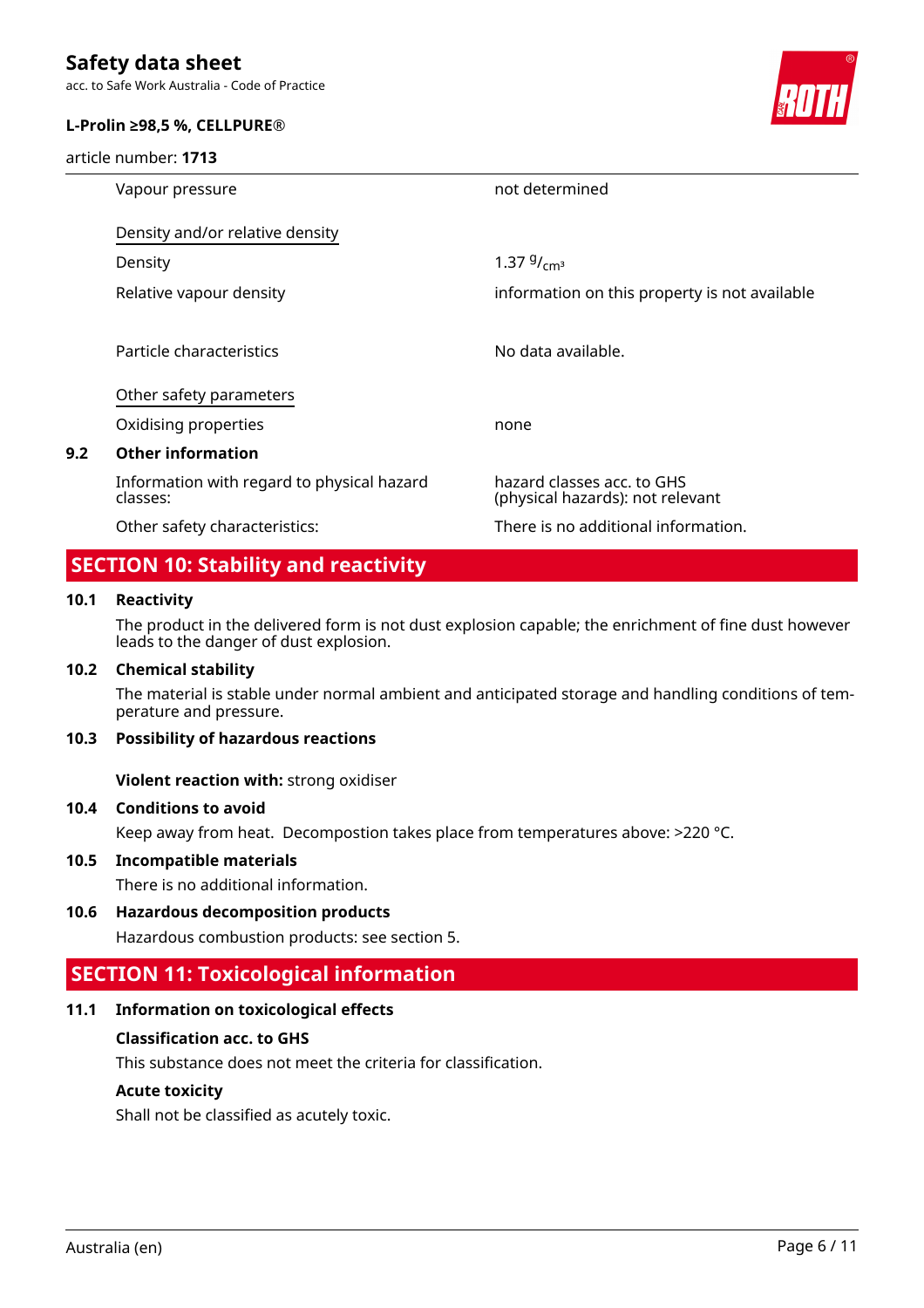acc. to Safe Work Australia - Code of Practice

#### **L-Prolin ≥98,5 %, CELLPURE®**

article number: **1713**

| <b>Acute toxicity</b> |                 |                        |                |               |               |
|-----------------------|-----------------|------------------------|----------------|---------------|---------------|
| <b>Exposure route</b> | <b>Endpoint</b> | <b>Value</b>           | <b>Species</b> | <b>Method</b> | <b>Source</b> |
| oral                  | LD50            | $>5,110 \frac{mg}{ka}$ | rat            |               | <b>ECHA</b>   |

#### **Skin corrosion/irritation**

Shall not be classified as corrosive/irritant to skin.

#### **Serious eye damage/eye irritation**

Shall not be classified as seriously damaging to the eye or eye irritant.

#### **Respiratory or skin sensitisation**

Shall not be classified as a respiratory or skin sensitiser.

#### **Germ cell mutagenicity**

Shall not be classified as germ cell mutagenic.

#### **Carcinogenicity**

Shall not be classified as carcinogenic.

#### **Reproductive toxicity**

Shall not be classified as a reproductive toxicant.

#### **Specific target organ toxicity - single exposure**

Shall not be classified as a specific target organ toxicant (single exposure).

#### **Specific target organ toxicity - repeated exposure**

Shall not be classified as a specific target organ toxicant (repeated exposure).

#### **Aspiration hazard**

Shall not be classified as presenting an aspiration hazard.

#### **Symptoms related to the physical, chemical and toxicological characteristics**

#### **• If swallowed**

Data are not available.

#### **• If in eyes**

Data are not available.

#### **• If inhaled**

Data are not available.

#### **• If on skin**

Data are not available.

#### **• Other information**

Health effects are not known. This information is based upon the present state of our knowledge.

# **11.2 Endocrine disrupting properties**

Not listed.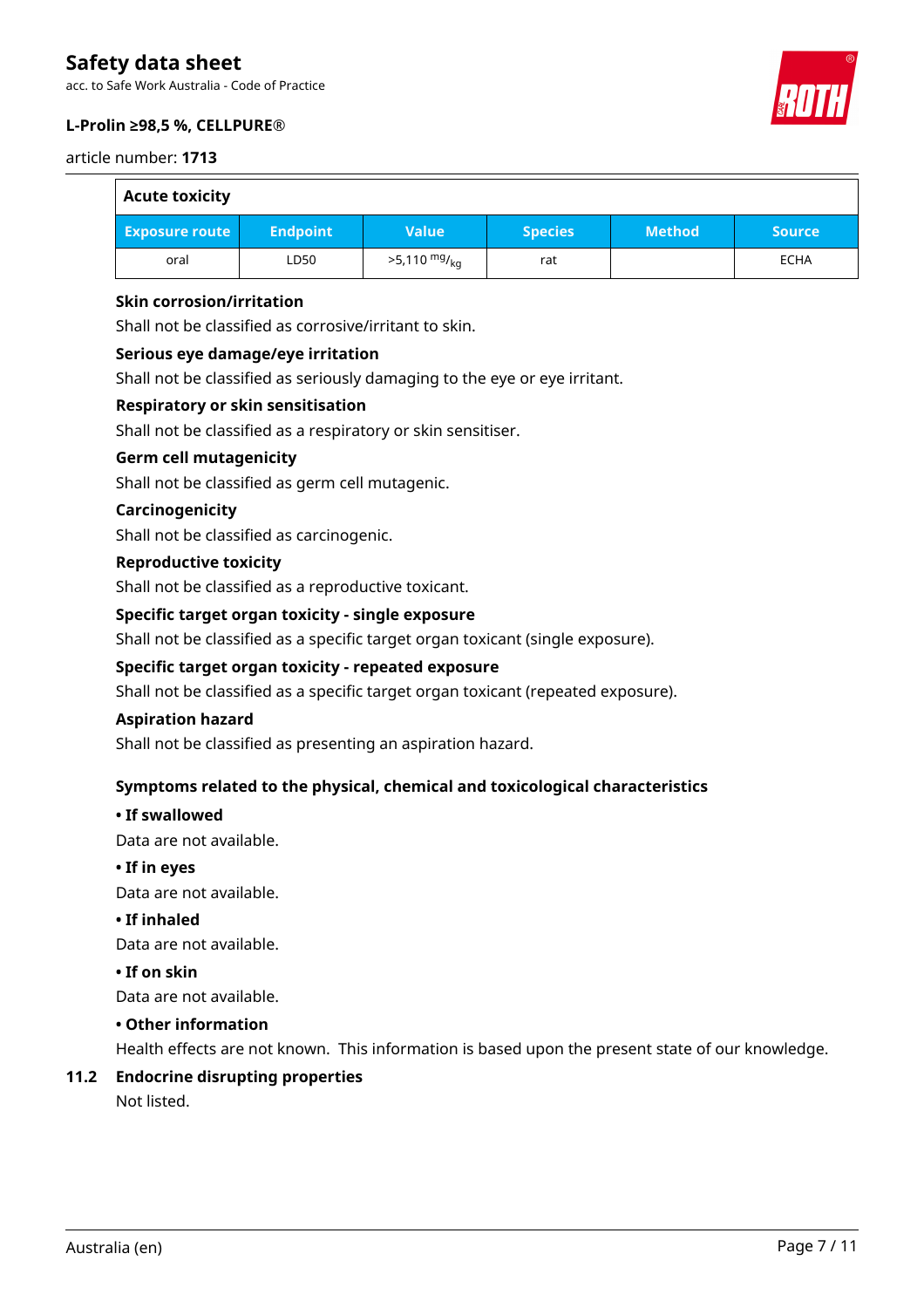acc. to Safe Work Australia - Code of Practice



### **L-Prolin ≥98,5 %, CELLPURE®**

#### article number: **1713**

# **SECTION 12: Ecological information**

#### **12.1 Toxicity**

| <b>Aquatic toxicity (acute)</b> |                     |                       |               |                         |
|---------------------------------|---------------------|-----------------------|---------------|-------------------------|
| <b>Endpoint</b>                 | <b>Value</b>        | <b>Species</b>        | <b>Source</b> | <b>Exposure</b><br>time |
| <b>LC50</b>                     | 10,500 $mg/$        | fish                  | <b>ECHA</b>   | 96 h                    |
| <b>EC50</b>                     | $>100 \frac{mg}{l}$ | aquatic invertebrates | <b>ECHA</b>   | 48 h                    |

#### **Biodegradation**

The substance is readily biodegradable.

#### **12.2 Process of degradability**

Theoretical Oxygen Demand with nitrification: 2.015 <sup>mg</sup>/<sub>mg</sub> Theoretical Oxygen Demand: 1.529  $_{\text{mg}}^{\text{mg}}$ /<sub>mg</sub> Theoretical Carbon Dioxide: 1.911 <sup>mg</sup>/<sub>mg</sub>

#### **12.3 Bioaccumulative potential**

Does not significantly accumulate in organisms.

|  |  | n-octanol/water (log KOW) | -2.54 (pH value: 7, 20 °C) (ECHA) |
|--|--|---------------------------|-----------------------------------|
|--|--|---------------------------|-----------------------------------|

#### **12.4 Mobility in soil**

| Henry's law constant | $\left(0^{Pa} \frac{m^3}{mol} \right)$ at 25 °C (ECHA) |
|----------------------|--------------------------------------------------------|
|----------------------|--------------------------------------------------------|

#### **12.5 Results of PBT and vPvB assessment**

Data are not available.

#### **12.6 Endocrine disrupting properties**

Not listed.

#### **12.7 Other adverse effects**

Data are not available.

### **SECTION 13: Disposal considerations**

#### **13.1 Waste treatment methods**



Consult the appropriate local waste disposal expert about waste disposal.

#### **Sewage disposal-relevant information**

Do not empty into drains.

#### **13.3 Remarks**

Waste shall be separated into the categories that can be handled separately by the local or national waste management facilities. Please consider the relevant national or regional provisions.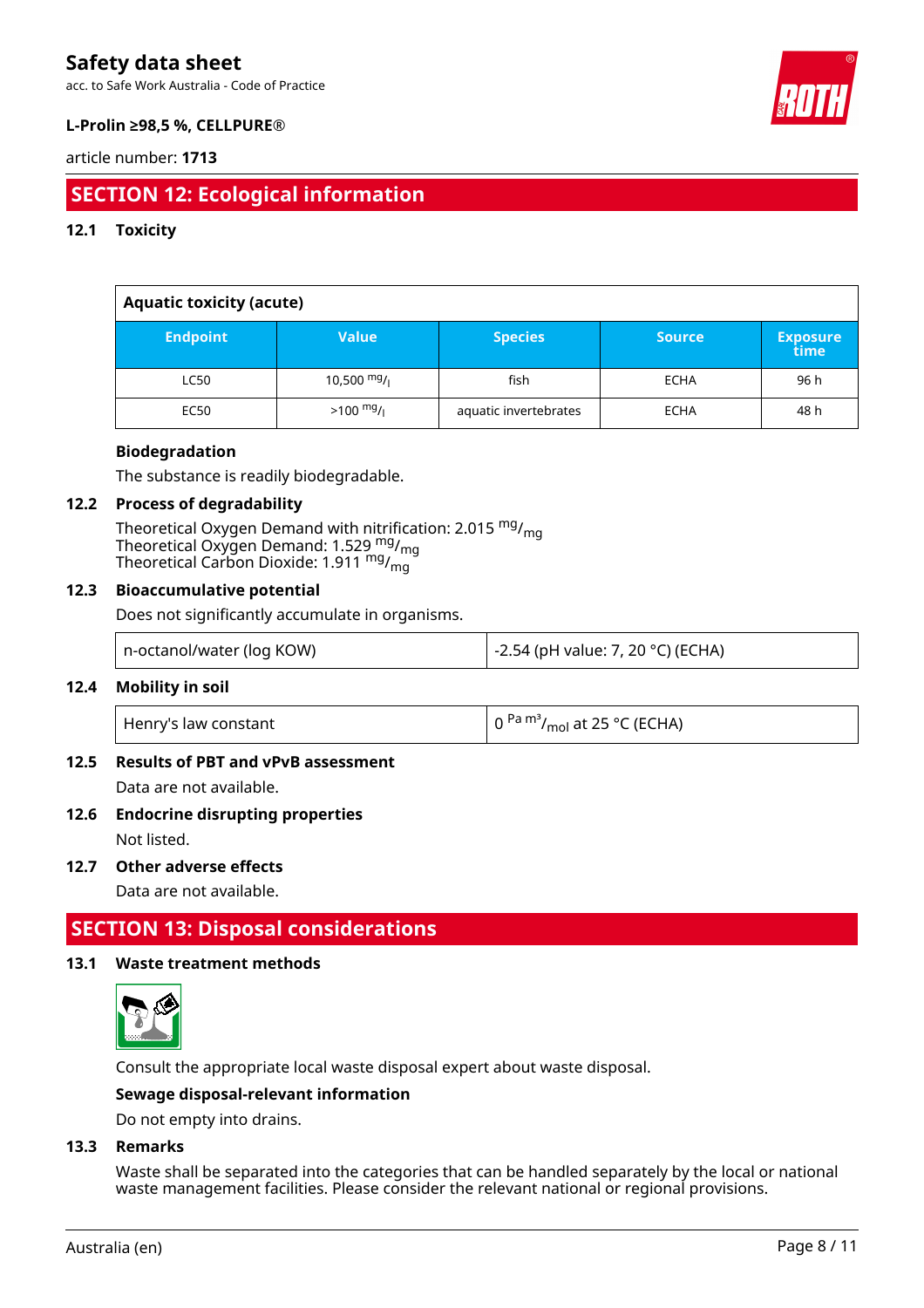acc. to Safe Work Australia - Code of Practice

#### **L-Prolin ≥98,5 %, CELLPURE®**

article number: **1713**

# **SECTION 14: Transport information**

- 
- **14.2 UN proper shipping name** not assigned
- **14.3 Transport hazard class(es)** not assigned
- **14.4 Packing group not assigned**
- 
- **14.1 UN number 14.1 UN** number

**14.5 Environmental hazards** non-environmentally hazardous acc. to the dangerous goods regulations

- **14.6 Special precautions for user** There is no additional information.
- **14.7 Transport in bulk according to IMO instruments** The cargo is not intended to be carried in bulk.

#### **14.8 Information for each of the UN Model Regulations**

**Transport informationNational regulationsAdditional information(UN RTDG)** Not subject to transport regulations. UN RTDG

**International Maritime Dangerous Goods Code (IMDG) - Additional information** Not subject to IMDG.

**International Civil Aviation Organization (ICAO-IATA/DGR) - Additional information** Not subject to ICAO-IATA.

# **SECTION 15: Regulatory information**

**15.1 Safety, health and environmental regulations/legislation specific for the substance or mixture** There is no additional information.

#### **National regulations(Australia)**

#### **Australian Inventory of Chemical Substances(AICS)**

Substance is listed.

#### **Other information**

Directive 94/33/EC on the protection of young people at work. Observe employment restrictions under the Maternity Protection Directive (92/85/EEC) for expectant or nursing mothers.

#### **National inventories**

| <b>Country</b> | <b>Inventory</b> | <b>Status</b>       |
|----------------|------------------|---------------------|
| AU             | AIIC             | substance is listed |
| CA             | <b>DSL</b>       | substance is listed |
| <b>CN</b>      | <b>IECSC</b>     | substance is listed |
| EU             | <b>ECSI</b>      | substance is listed |
| EU             | REACH Reg.       | substance is listed |
| JP             | <b>CSCL-ENCS</b> | substance is listed |
| <b>KR</b>      | KECI             | substance is listed |

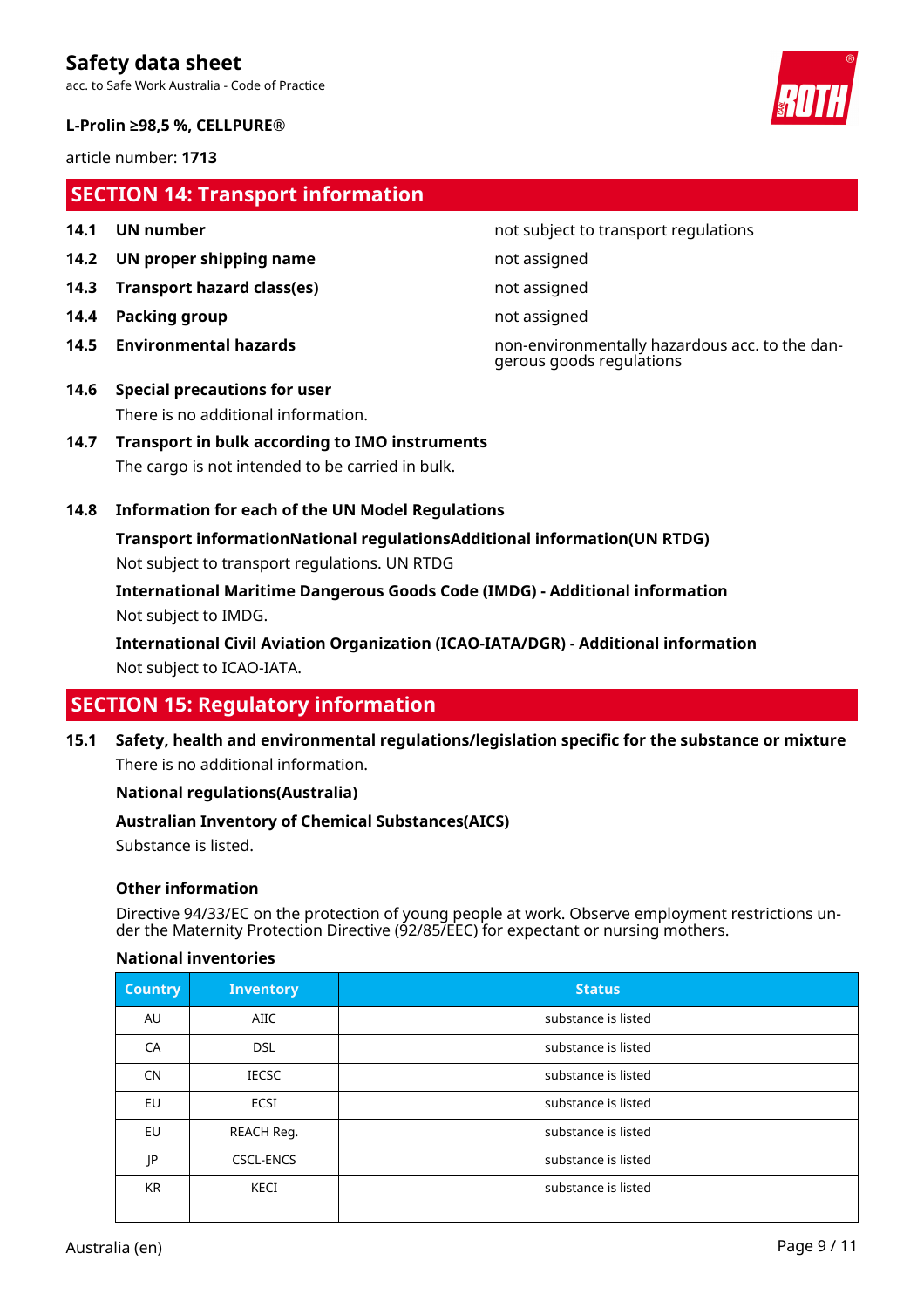acc. to Safe Work Australia - Code of Practice



#### **L-Prolin ≥98,5 %, CELLPURE®**

#### article number: **1713**

| <b>Country</b>   | <b>Inventory</b> | <b>Status</b>       |
|------------------|------------------|---------------------|
| NZ               | NZIoC            | substance is listed |
| <b>PH</b>        | <b>PICCS</b>     | substance is listed |
| <b>TW</b>        | <b>TCSI</b>      | substance is listed |
| US               | <b>TSCA</b>      | substance is listed |
| المتحدد والمنافذ |                  |                     |

| Legend                |                                              |                                                                         |
|-----------------------|----------------------------------------------|-------------------------------------------------------------------------|
| AIIC                  | Australian Inventory of Industrial Chemicals |                                                                         |
|                       |                                              | CSCL-ENCS List of Existing and New Chemical Substances (CSCL-ENCS)      |
| DSL.                  | Domestic Substances List (DSL)               |                                                                         |
| ECSI                  | EC Substance Inventory (EINECS, ELINCS, NLP) |                                                                         |
| <b>IECSC</b>          |                                              | Inventory of Existing Chemical Substances Produced or Imported in China |
| KECI                  | Korea Existing Chemicals Inventory           |                                                                         |
| NZIoC<br><b>PICCS</b> | New Zealand Inventory of Chemicals           | Philippine Inventory of Chemicals and Chemical Substances (PICCS)       |
|                       | REACH Reg. REACH registered substances       |                                                                         |
| TCSI                  | Taiwan Chemical Substance Inventory          |                                                                         |
| <b>TSCA</b>           | <b>Toxic Substance Control Act</b>           |                                                                         |
|                       |                                              |                                                                         |

#### **15.2 Chemical Safety Assessment**

No Chemical Safety Assessment has been carried out for this substance.

# **SECTION 16: Other information**

#### **Indication of changes (revised safety data sheet)**

### Alignment to regulation: Globally Harmonized System of Classification and Labelling of Chemicals ("Purple book").

Restructuring: section 9, section 14

| <b>Section</b> | <b>Former entry (text/value)</b>                                                                                                                                                                                  | <b>Actual entry (text/value)</b>                                                                                             | Safety-<br>relev-<br>ant |
|----------------|-------------------------------------------------------------------------------------------------------------------------------------------------------------------------------------------------------------------|------------------------------------------------------------------------------------------------------------------------------|--------------------------|
| 2.1            | Classification acc. to GHS:<br>This substance does not meet the criteria for<br>classification in accordance with Regulation No<br>1272/2008/EC. This substance does not meet<br>the criteria for classification. | Classification acc. to GHS:<br>This substance does not meet the criteria for<br>classification.                              | yes                      |
| 2.2            | Signal word:<br>not required                                                                                                                                                                                      |                                                                                                                              | yes                      |
| 2.3            | Other hazards:<br>There is no additional information.                                                                                                                                                             | Other hazards                                                                                                                | yes                      |
| 2.3            |                                                                                                                                                                                                                   | Results of PBT and vPvB assessment:<br>According to the results of its assessment, this<br>substance is not a PBT or a vPvB. | yes                      |

#### **Abbreviations and acronyms**

| Abbr.         | <b>Descriptions of used abbreviations</b>                                                                                                                                           |
|---------------|-------------------------------------------------------------------------------------------------------------------------------------------------------------------------------------|
| CAS           | Chemical Abstracts Service (service that maintains the most comprehensive list of chemical substances)                                                                              |
| DGR.          | Dangerous Goods Regulations (see IATA/DGR)                                                                                                                                          |
| DNEL          | Derived No-Effect Level                                                                                                                                                             |
| EC50          | Effective Concentration 50 %. The EC50 corresponds to the concentration of a tested substance causing<br>50 % changes in response (e.g. on growth) during a specified time interval |
| <b>EINECS</b> | European Inventory of Existing Commercial Chemical Substances                                                                                                                       |